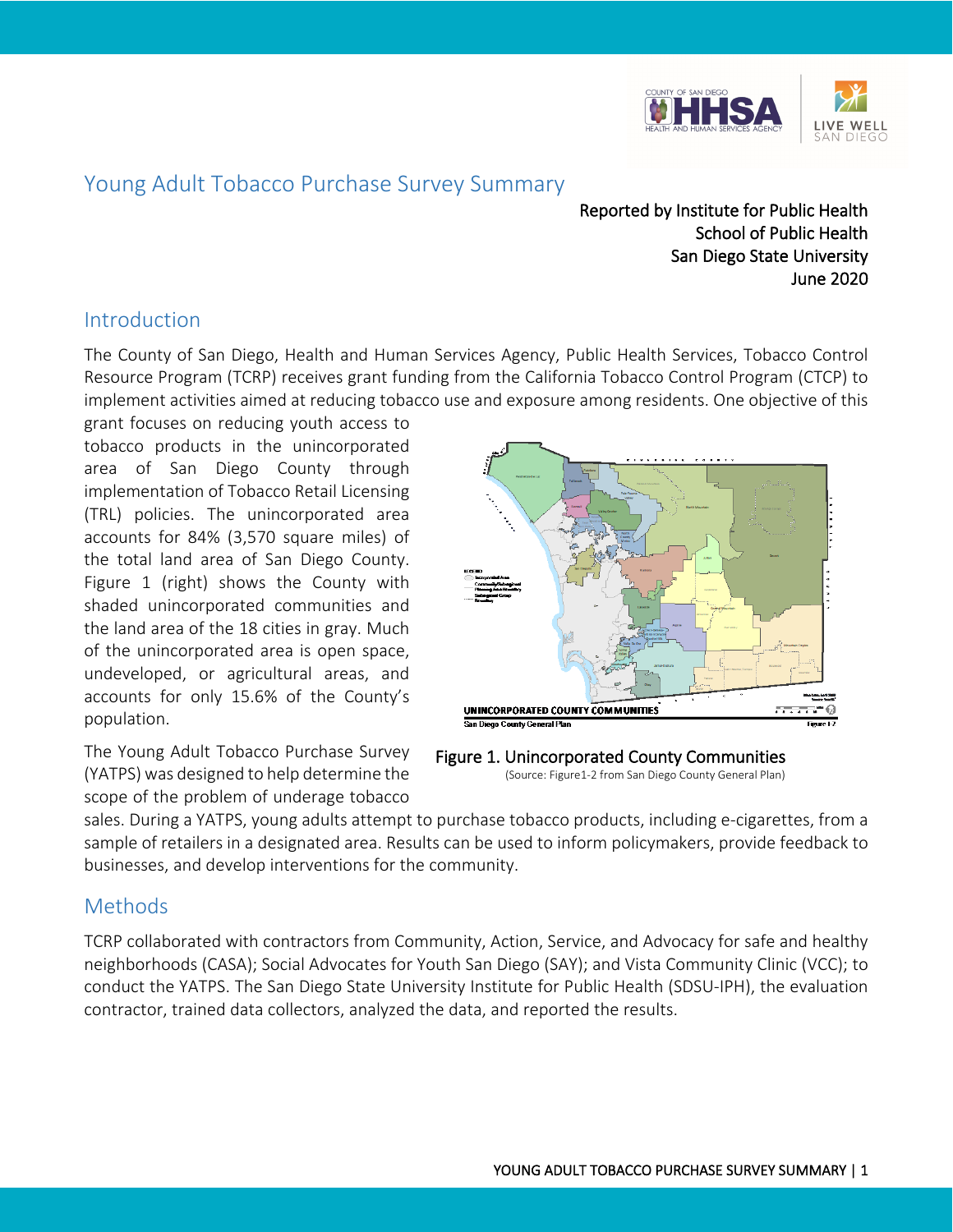

## Process *Retailer Selection*

A July 2019 listing of 302 licensed tobacco retailers in the unincorporated area of the county was provided to TCRP by the Sheriff's Department (originating from the California Department of Tax and Fee Administration). Business names that contained the terms *club*, *golf*, *bar*, *hookah*, or *lounge* were excluded, leaving 277 retailers. A sample of the final list consisting of 161 stores was randomly selected to provide a subset of retailers for the survey. Of these, 25% were assigned traditional tobacco (e.g., combustible cigarettes and cigarillos) as the product for the attempted purchase; the remaining 75% were assigned e-cigarette as the product for the attempted purchase.

#### *Investigation*

Young adult volunteer investigators (18-19 years old) and volunteer supervisors were recruited by the three TCRP-contracted organizations: VCC, SAY, and CASA. To ensure a consistent process for all participating organizations, training materials were adapted from existing materials created by CTCP and the contracted organizations. All volunteers were trained by SDSU-IPH or County staff prior to data collection. The trainings included information on the extent of underage tobacco use and proposed solutions to the problem, goals of the YATPS, the Flash ID protocol recommended by CTCP, and how to document the purchase attempts, including an emphasis on the collection of information such as retailer type and presence of STAKE Act signage near registers. Trainees also role-played various scenarios to practice the selected protocol. IPH facilitated three trainings for 41 volunteers (21 young adult investigators and 20 supervisors) between February 11 and 15, 2020.

Store assignments and suggested routes were provided to the young adult investigators and supervisors by County staff. Volunteers conducted all YATPS visits between February 15 and 25, 2020. All purchase attempts occurred between 8:00 AM and 6:00 PM. Each store location was visited by at least one young adult volunteer and one supervisor. If the young adult volunteer felt comfortable, they would proceed to enter the store and attempt to purchase the assigned product (traditional tobacco or e-cigarette). When the assigned product was unavailable, the young adult investigators were instructed to attempt any tobacco purchase. If asked about age or ID, investigators were instructed to not lie about their age and to flash their ID card (driver's license, passport card, or military ID) to the clerk. If at any time the young adult investigators experienced discomfort, they were instructed to leave the store and return to their supervisor waiting in the car. Purchased products were logged by the supervisor and delivered to the County for analysis and stored for future trainings. Data were recorded on a one-page form (Appendix A) and entered in MS Excel. Excel files were forwarded to SDSU-IPH by County evaluation staff for analysis.

#### Analysis

Data were received in MS Excel files and imported into SPSS for analysis. Summary statistics are reported here; totals may not sum to 100% due to rounding.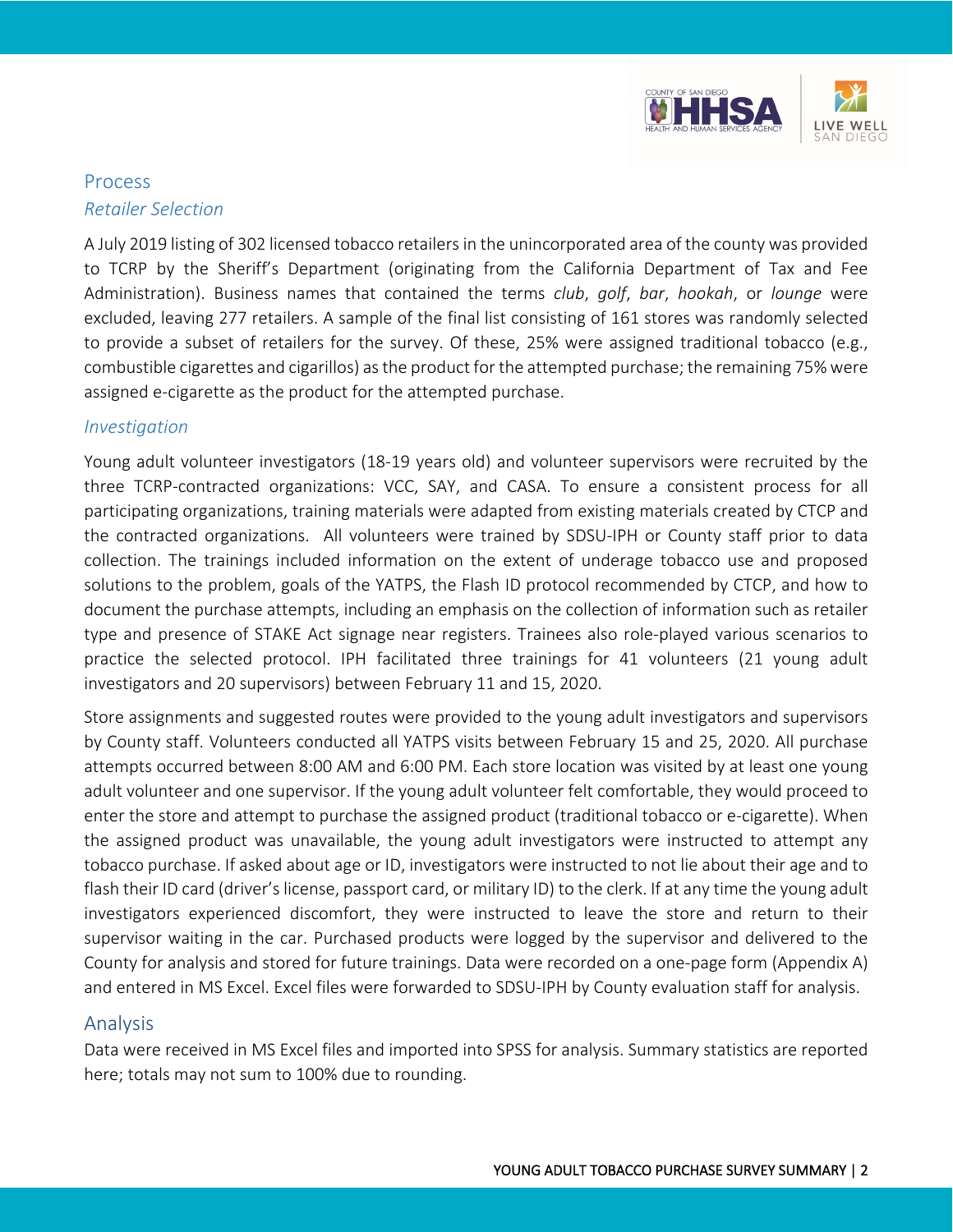

### Results

Young adult investigators surveyed 142 of the 161 selected retailers. Surveys were not completed at 19 retailers for a variety of reasons, including: 21+ sign posted, meaning anyone under the age of 21 could not enter (n=9); couldn't locate retailer (n=4); tobacco products not sold (n=3); volunteer knew individuals working ( $n=2$ ); and location was unsafe ( $n=1$ ). As previously mentioned, each retailer was randomly assigned a type of product for the purchase attempt: 121 retailers were assigned e-cigarettes and 40 retailers were assigned combustible tobacco products (e.g., cigarettes or cigarillos). (Table 1)

| Organization                                                                        | <b>Stores</b><br>assigned | <b>Surveys</b><br>conducted | Tobacco | <b>Assigned Product</b><br>E-cigarette |
|-------------------------------------------------------------------------------------|---------------------------|-----------------------------|---------|----------------------------------------|
| Community, Action, Service, and Advocacy for<br>safe & healthy neighborhoods (CASA) | 71                        | 66                          | 19      | 52                                     |
| Social Advocates for Youth (SAY) San Diego                                          | 40                        | 37                          | 8       | 32                                     |
| Vista Community Clinic (VCC)                                                        | 50                        | 39                          | 13      | 37                                     |
| Total                                                                               | 161                       | 142                         | 40      | 121                                    |

#### Table 1. Data collection summary by contractor

When the assigned product was unavailable, investigators were free to choose a different product. Occasionally the investigators failed to record whether e-cigarettes or combustible tobacco products were initially requested. Where sales were made, the type of product was cross-checked and corrected as needed. At stores with sales, there were four instances where investigators chose a different product than the one assigned.

#### *Store Characteristics*

#### Table 2. Retailer categories visited (n=142)

| Type of store                                            | n (%)     |
|----------------------------------------------------------|-----------|
| Gas stations (with and<br>without convenience<br>stores) | 41 (29%)  |
| Liquor store                                             | 36 (25%)  |
| Convenience stores<br>(without gas pumps)                | 19 (13%)  |
| Independent markets                                      | 15 (11%)  |
| Smoke/vape shop                                          | 14 (10%)  |
| Grocers                                                  | 11 (8%)   |
| Pharmacies/Drug stores                                   | (4%)<br>5 |
| Resort                                                   | (1%)      |

 $-$  Investigators were asked to record the retailer type and results are shown in Table 2. Gas stations (with and without convenience stores) were the most common type of retailer visited (29%), followed by liquor stores (25%), convenience stores (without gas pumps, 13%), independent markets (11%), and smoke/vape shops (10%). There were few grocers (8%) and pharmacies/drug stores (4%), and one resort was represented.

The overall sales rate among the 142 retailers was 19.7%. Figure 2 shows that among retailer categories, independent markets had the highest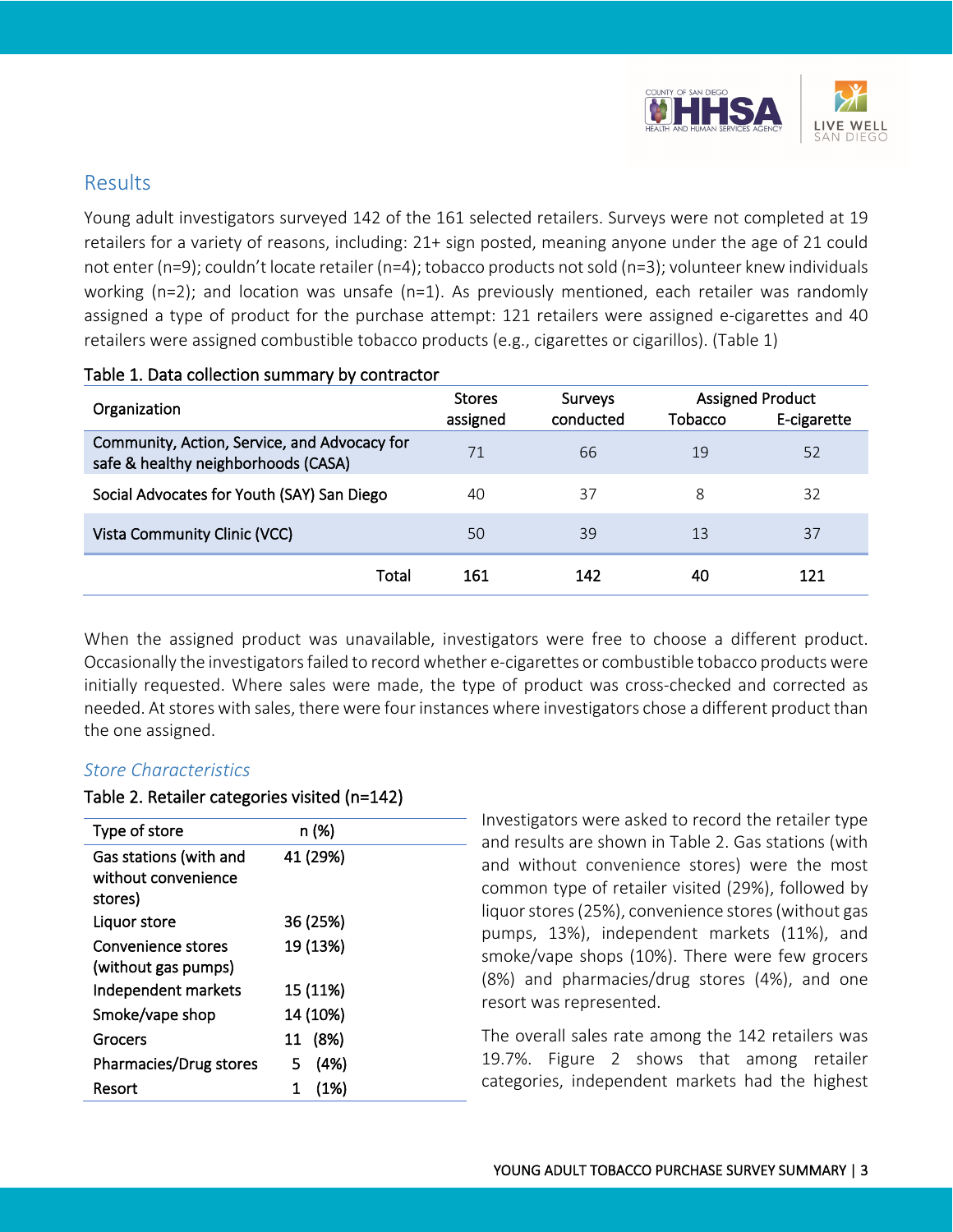

sales rate (33%), followed by smoke/vape shops (29%). The sales rate at convenience stores and pharmacies/drug stores was lower at 21% and 20% respectively. Liquor stores, gas stations, and grocers all had sales rates under 20%. One retail outlet at a resort remained uncategorized (although they did not sell the product to the investigator).



Figure 2. Sales rate by retailer category<sup>1</sup>

For each retailer, investigators were asked to record details of their purchase attempt. Several of these details, shown in Table 3, were related to the attempt itself and one was related to the environment in the retail store. STAKE Act signs were posted near the registers, as required by law, at 61% of retailers where no sale was made and at 54% of retailers where an underage sale was made. Larger differences were observed in sales by whether the clerk asked the investigator's age (38% of no-sales and 4% of underage sales) and for ID (81% of no-sales and 48% of underage sales). Driver's licenses were shown in 86% of attempts and passport booklets or cards were shown in 14% of attempts when an ID was requested.

For each retailer, investigators were asked to record details of their purchase attempt. Several of these details, shown in Table 3, were related to the attempt itself and one was related to the environment in the retails store. STAKE Act signs were posted near the registers, as required by law, at 61% of retailers where no sale was made and at 54% of retailers where an underage sale was made. Larger differences observed in sales by whether the clerk asked the investigator's age (38% of no-sales and 4% of underage sales) and for ID (81% of no-sales and 48% of underage sales). Driver's licenses were shown in 86% of attempts and passport booklets or cards were shown in 14% of attempts when an ID was requested.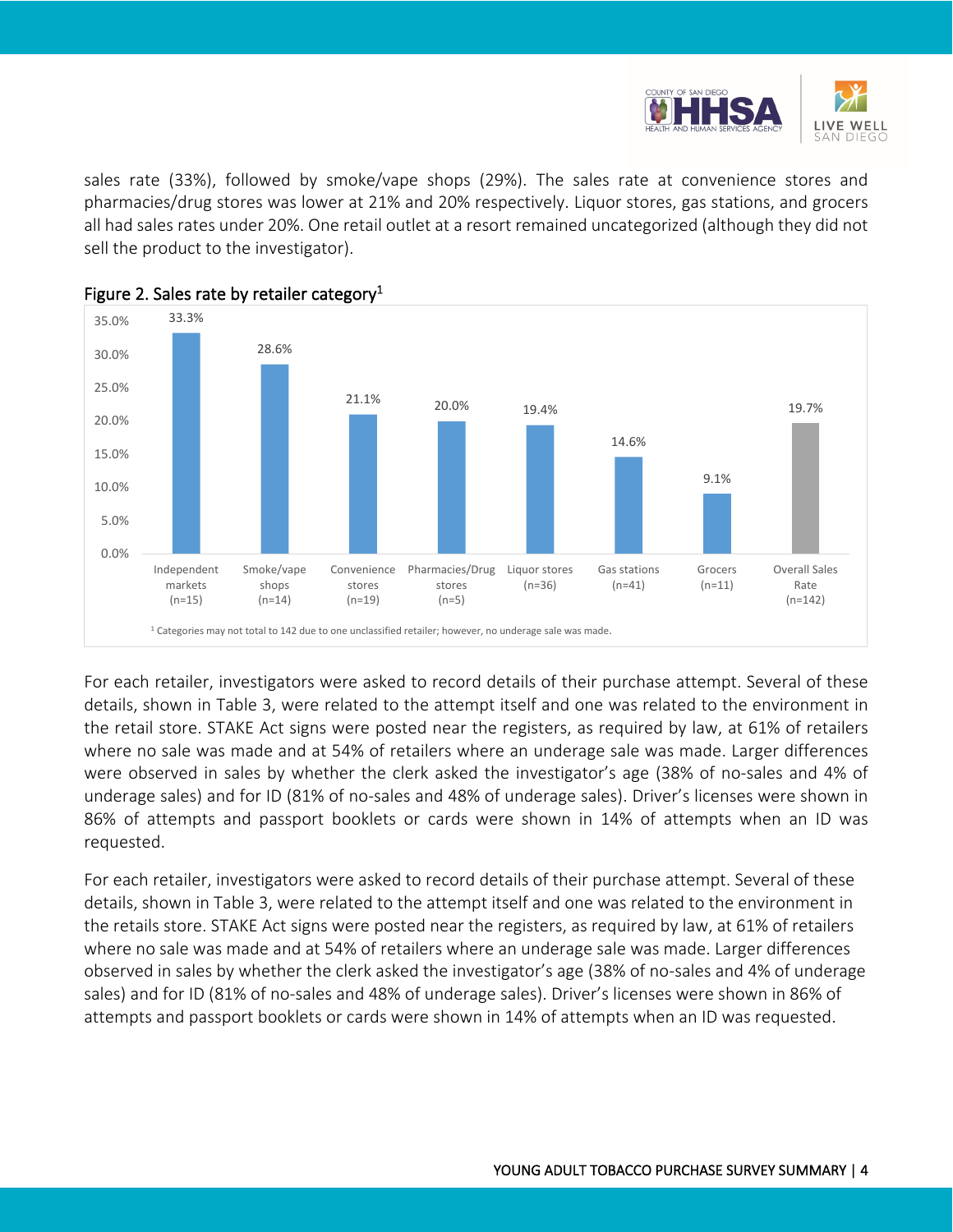

### Table 3. Retailer observations and purchase attempt characteristics by whether an underage sale was made (n=142)<sup>1,2</sup>

| Survey Item                                 |    | No Sale |             | <b>Underage Sale</b> |     | All Attempts |  |
|---------------------------------------------|----|---------|-------------|----------------------|-----|--------------|--|
|                                             | n  | $\%$    | n           | %                    | n   | %            |  |
| STAKE Act sign posted near register         |    |         |             |                      |     |              |  |
| Yes                                         | 69 | 61%     | 15          | 54%                  | 84  | 59%          |  |
| No                                          | 45 | 40%     | 13          | 46%                  | 58  | 41%          |  |
| Clerk asked investigator's age <sup>2</sup> |    |         |             |                      |     |              |  |
| Yes                                         | 43 | 38%     | $\mathbf 1$ | 4%                   | 44  | 31%          |  |
| No                                          | 71 | 62%     | 27          | 96%                  | 98  | 69%          |  |
| Clerk asked investigator to show ID         |    |         |             |                      |     |              |  |
| Yes                                         | 92 | 81%     | 13          | 48%                  | 105 | 75%          |  |
| No                                          | 22 | 19%     | 14          | 52%                  | 36  | 26%          |  |

 $\sqrt[1]{1}$  Sample sizes vary due to missing data

<sup>2</sup> The Flash ID protocol called for investigators to tell the truth if asked for their age

## **Discussion**

The initiation of tobacco use in youth and early adulthood is a longstanding problem and has been identified as a major factor in long-term adult tobacco use. Tobacco 21, which has been in effect in California since June 2016, and nationwide through a federal law since December 2019, was designed to reduce young adult tobacco use by raising the purchase age from 18 to 21. Though this law affected sales to young adults, there are still retailers who are not fully compliant and continue to sell to underage individuals. During the recent YATPS, 18 and 19-year-old volunteer investigators conducted surveys at 142 retailers in unincorporated San Diego County. Of the stores surveyed, 19.7%, approximately 1 in 5, sold tobacco products to the underage investigators. Higher than average sales rates were observed at independent markets (33.3%) and smoke/vape shops (28.6%). Additionally, low compliance with STAKE Act signage requirements was observed, with fewer than 60% of surveyed stores displaying STAKE Act signs. These results illustrate compliance issues with state and federal laws among retailers in the unincorporated area of San Diego County and provide evidence to guide continued efforts in Tobacco Retail Licensing (TRL). Such a policy would formalize education and compliance efforts in the unincorporated areas, resulting in reduced youth access to tobacco products. TRL policies have been implemented successfully across California and result in reductions in underage tobacco sales after policy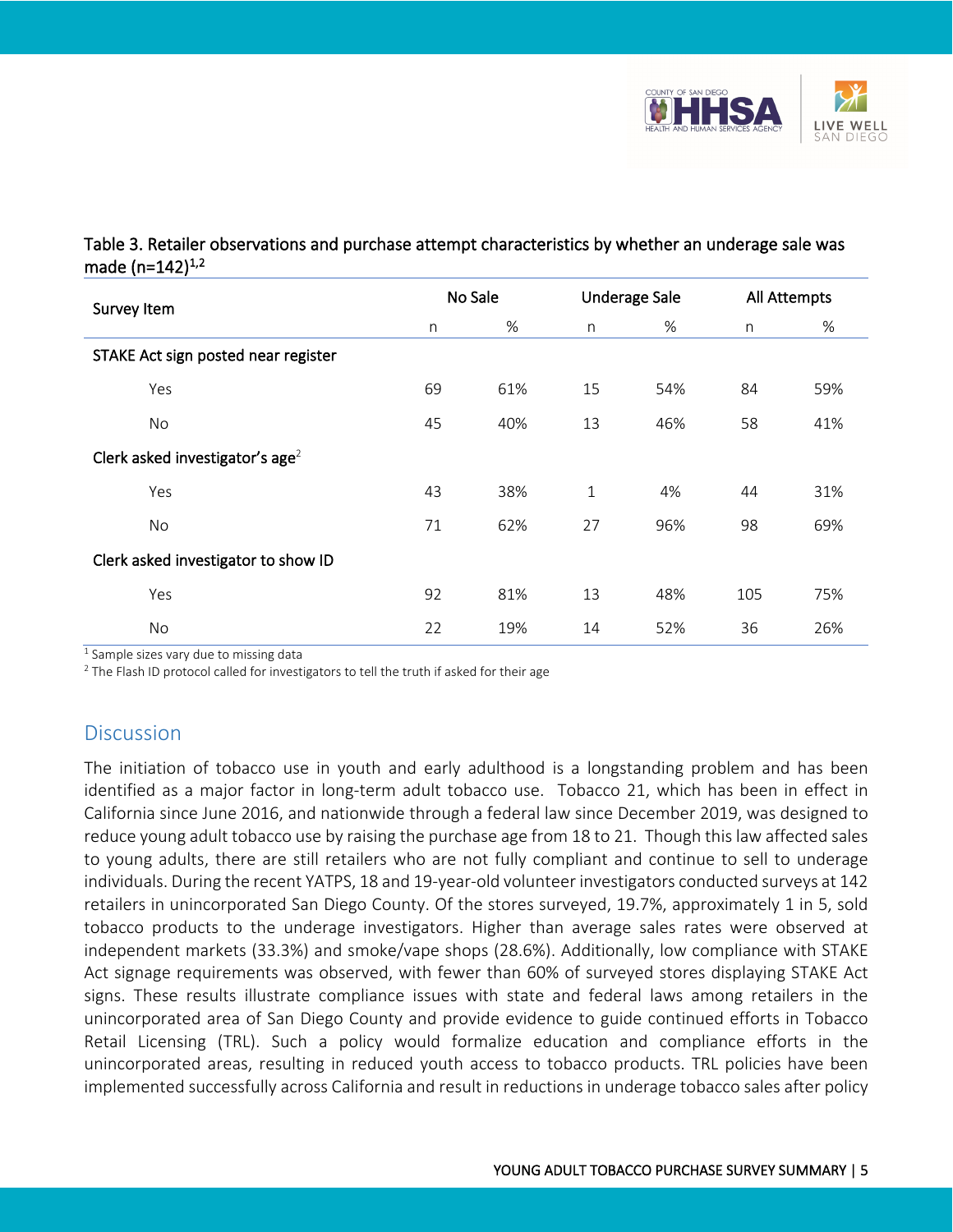

adoption. Once in place, attention should be paid to retailer categories with higher than average sales rate, including independent markets and smoke/vape shops, though typically, TRL policies include escalating consequences for retailers with repeated year-to year sales during compliance checks.

Slowing tobacco use initiation in youth through reduced access to tobacco products is an important goal of San Diego's TCRP program and will improve the health of all San Diegans, supporting the *Live Well San Diego* vision of a healthy, safe, and thriving community.

### **Limitations**

Results from this survey in the unincorporated area of San Diego County should be interpreted with caution. Results from surveys using the Flash ID protocol are not comparable to statewide compliance surveys that use other protocols. In addition, investigators were able to ask for traditional tobacco products in cases where e-cigarettes or vaping devices were unavailable, though these data were not uniformly recorded. For successful sales, it was possible to know when the assigned product differed from the attempted product, though there was insufficient data to indicate if this happened at retail stores where sales did not occur.